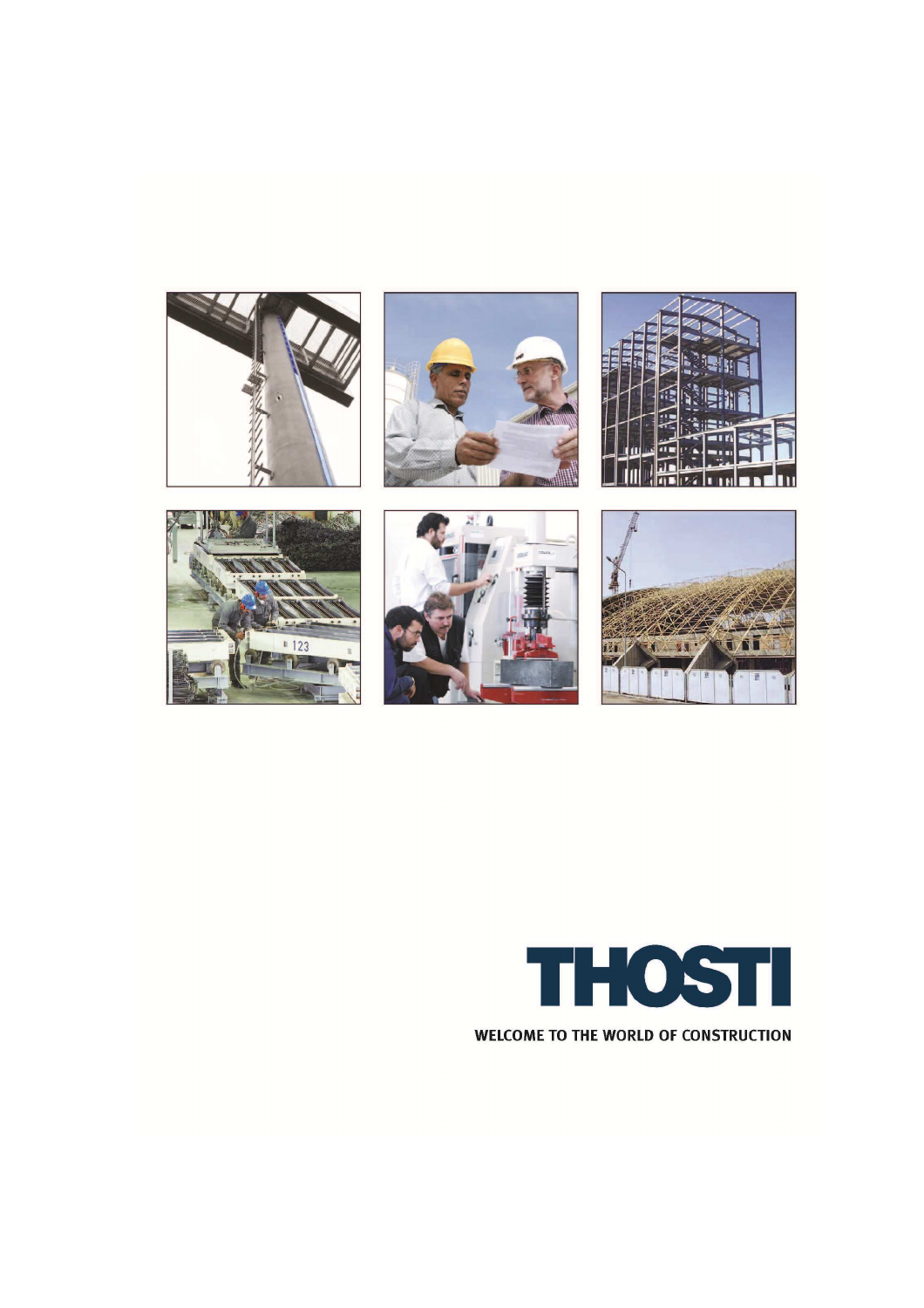

# **COMPANY**

# **General Information**

Since 1876 the name THOSTI is writing history in the construction business.

Since 2010, specialists and engineers with international orientation and experience work together under the name of THOSTI.

THOSTI GmbH and THOSTI International GmbH are mainly composed of engineers and specialists of the companies BS-Baugeräte-Service GmbH, Dywidag International GmbH and Krayem Co.

Both companies were specialized in design and manufacturing of steel structures and ordinary or special machinery for the construction industry. Another special field of THOSTI is the production of concrete elements with all necessary tests and approvals and the participation on the development and production of special parts for the production of concrete elements.

Our engineers and specialists have been involved in projects all over the world and have a large experience on their fields.

The aim of THOSTI is to gain trust of our clients and partners through quality work, high quality products and respectfully partnerships.



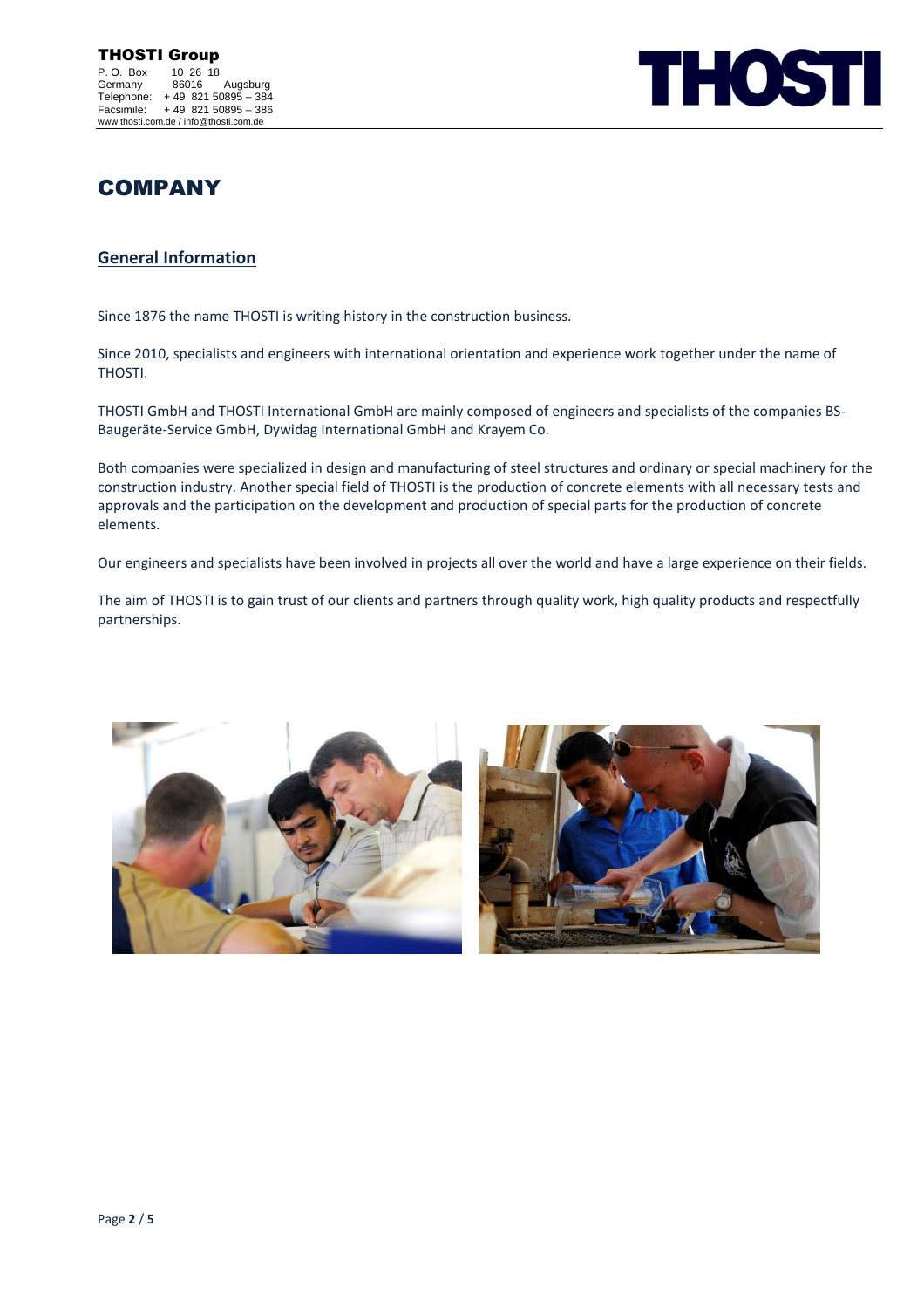

# **ENGINEERING**

## **Planning / Production**

We help our partners and customers with our know-how. Our spectrum ranges from the earliest stages of planning through handing over of complete plants.

Quality controls are in accordance with specified requirements, standards and specifications.

Trough this targeted monitoring of all processes we are able to produce a high quality and effective product that can be left to the end user with the best conscience.

### **New construction / Reconstruction**

For the construction of turnkey plants, we work together with renowned partners. The different components are designed professionally and the highest technical levels are achieved. All different components are joined together to a whole, forming an optimal working system.

The modification of existing production plants is designed according to the needs of our clients the existing conditions in its country.

#### **Commissioning / Supervision**

After the handing over of a turnkey factory or modification/modernisation of existing plants, we are along with Client's local staff that will take machines and equipment in operation.

Training and workshops on site will prepare the local workforce to daily production. Through the guidance of our staff, the quality for the future will be assured.

| <b>Convergence</b>                  |                      |
|-------------------------------------|----------------------|
| <b>ASK</b><br><b>ALCOHOL:</b><br>40 | main production hall |
|                                     | <b>STATISTICS</b>    |

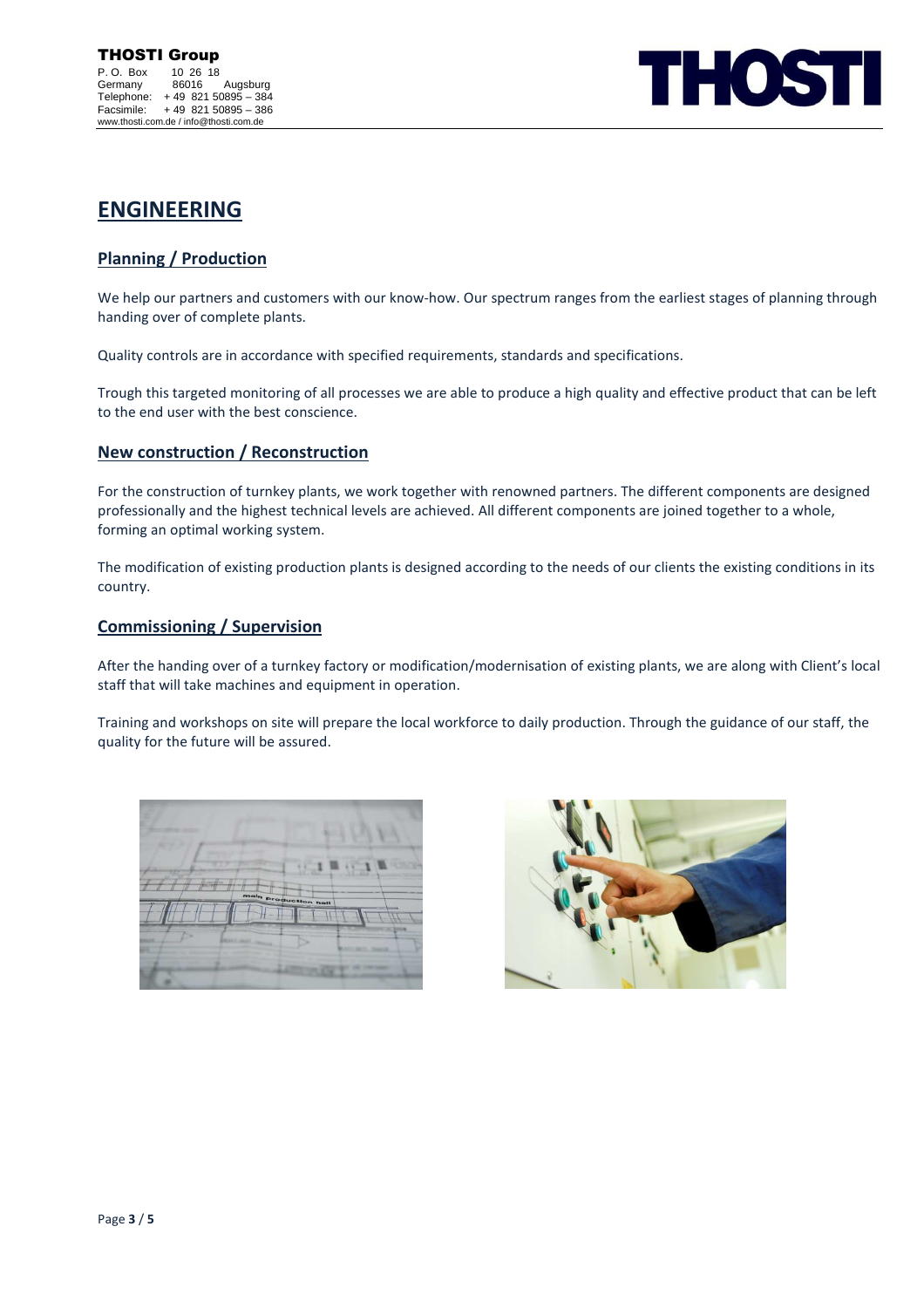

# **PRODUCTS**

# **Machines / Constructions**

We sell machines and equipment, which their basic concept has been proven for years. The machines have been developed in connection with the manufacturing process of each product. Customs special designs and inquiries can be adapted according to the local requirements. Speed, power and precision play a special role.

## **Poles /Pipes**

Our engineers design and manage the whole concept of the production of spun concrete poles and concrete pipes. We optimize the concrete and provide, for each required product, the needed equipment and machinery.

THOSTI supports its customers and partners in the first stages of production and provides training of local staff, and effective production accompaniments, so the quality of the product can be improved step by step continuously.

### **Materials / Admixtures**

The quality of the raw materials is crucial for final product. Defective materials caused costly downtime in the production chain. THOSTI effects tests on raw material and elaborate mixing designs for concrete.

### **Production halls**

We supply individual system solutions that are tailored to the needs of our customers. Important for this, is to have the high quality and the flexible applications. Complete solutions are our strength.

### **Space frameworks**

Space frames (or spatial structures) consist of linear elements, beams and columns, which are combined in different shapes and sizes to form the skeleton of a structure.

These systems are suitable for buildings with high flexibility in architecture. This opens up the possibility of open spaces with large spans make without supporting walls are used. This is very important for industrial buildings, shopping centers, parks, sports facilities, as well as for large office buildings.

The application of space structures allows a column-free surge of very large rooms and a higher capacity with lower weight steel. Costs can be saved by it. We advise our customers and offer complete solutions for its planned project.